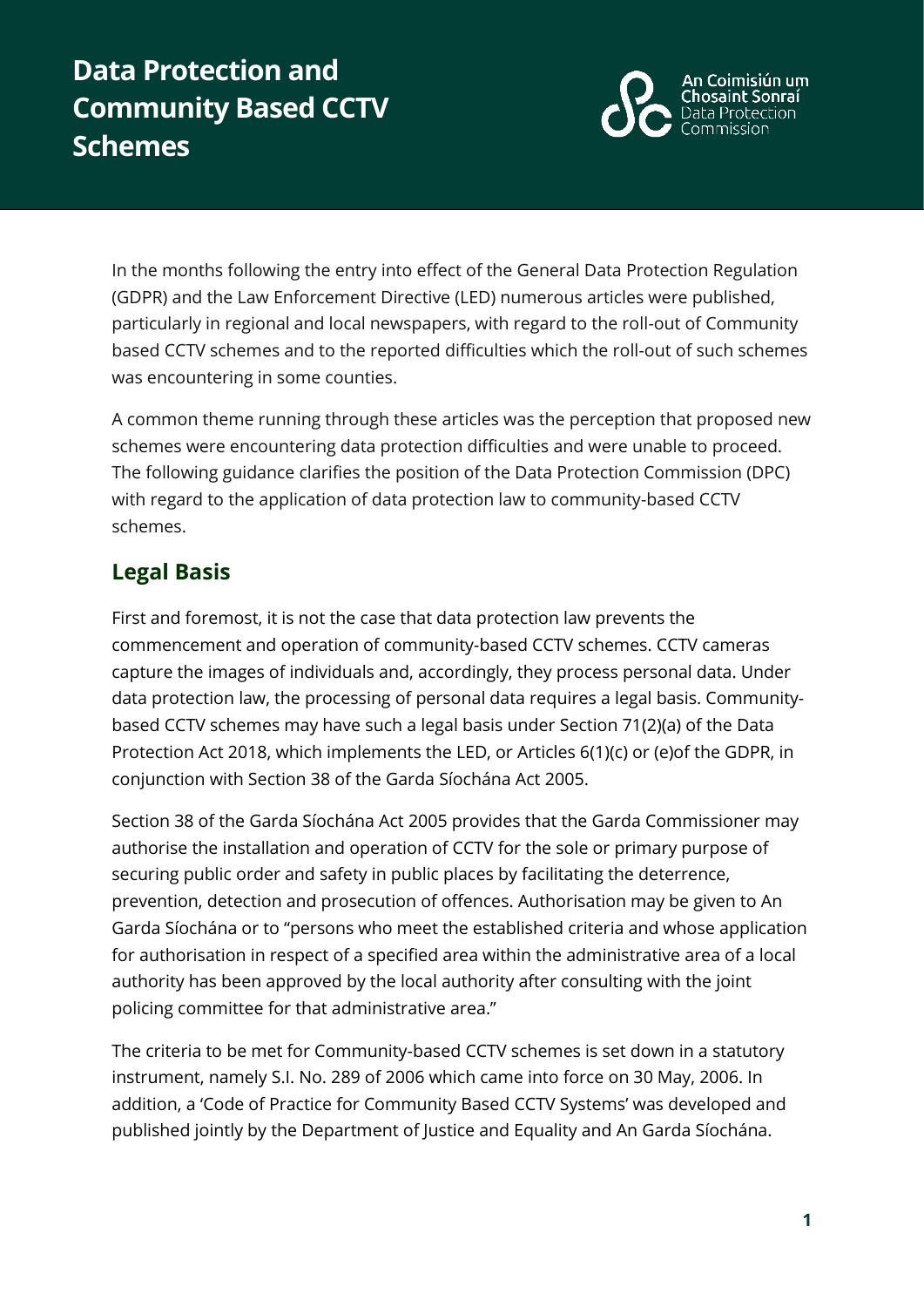Amongst the conditions to be met in order to obtain authorisation of the Garda Commissioner for the installation and operation of a Community based CCTV scheme are the following:

- The CCTV scheme must be approved by the local authority after consultation with the joint policing committee for that administrative area;
- The CCTV scheme must comply with technical specifications issued by the Garda Commissioner and be operated in accordance with the Code of Practice;
- Members of An Garda Síochána must be given access at all times to the CCTV system for the purposes of supervising and controlling its operation and retrieving information or data recorded by it;
- The local authority gives an undertaking that it will act as a data controller in respect of the CCTV system.

In summary, for the purpose of securing public order and safety in public places, by local authorities working in conjunction with An Garda Síochána, provisions have been made in Section 38 of the Garda Síochána Act, 2005 and S.I. No. 289 of 2006 to facilitate the installation and operation of community- based CCTV schemes where the local authority in whose administrative area the scheme is located acts as a data controller. Accordingly, once such schemes are authorised by the Garda Commissioner, having met the required criteria, they may have sufficient legal basis to meet data protection requirements to lawfully process personal data.

# **LED & GDPR**

Community based CCTV schemes capture images of identifiable individuals and therefore entail the processing of personal data. This processing of personal data can fall to be regulated under the LED and/or the GDPR depending on the particular circumstances in which the schemes operate. The LED applies to processing of personal data carried out for the purposes of the prevention, investigation, detection or prosecution of criminal offences where that processing is carried out by a controller as defined in Section 69 of the Data Protection Act 2018. In this regard, the definition of controller provided for in Section 69 is unique to Part 5 of the 2018 Act. The sole or primary purpose of community based CCTV schemes is statutorily defined in Section 38 of the Garda Síochána Act 2005 as securing public order and safety in public places by facilitating the deterrence, prevention, detection and prosecution of offences. Therefore, the LED will apply to entities processing personal data through Community based CCTV schemes if those entities fulfil the definition of controller in Section 69. In this regard, both An Garda Síochána and Local Authorities are controllers within the meaning of Section 69 and therefore the LED regulates their processing of personal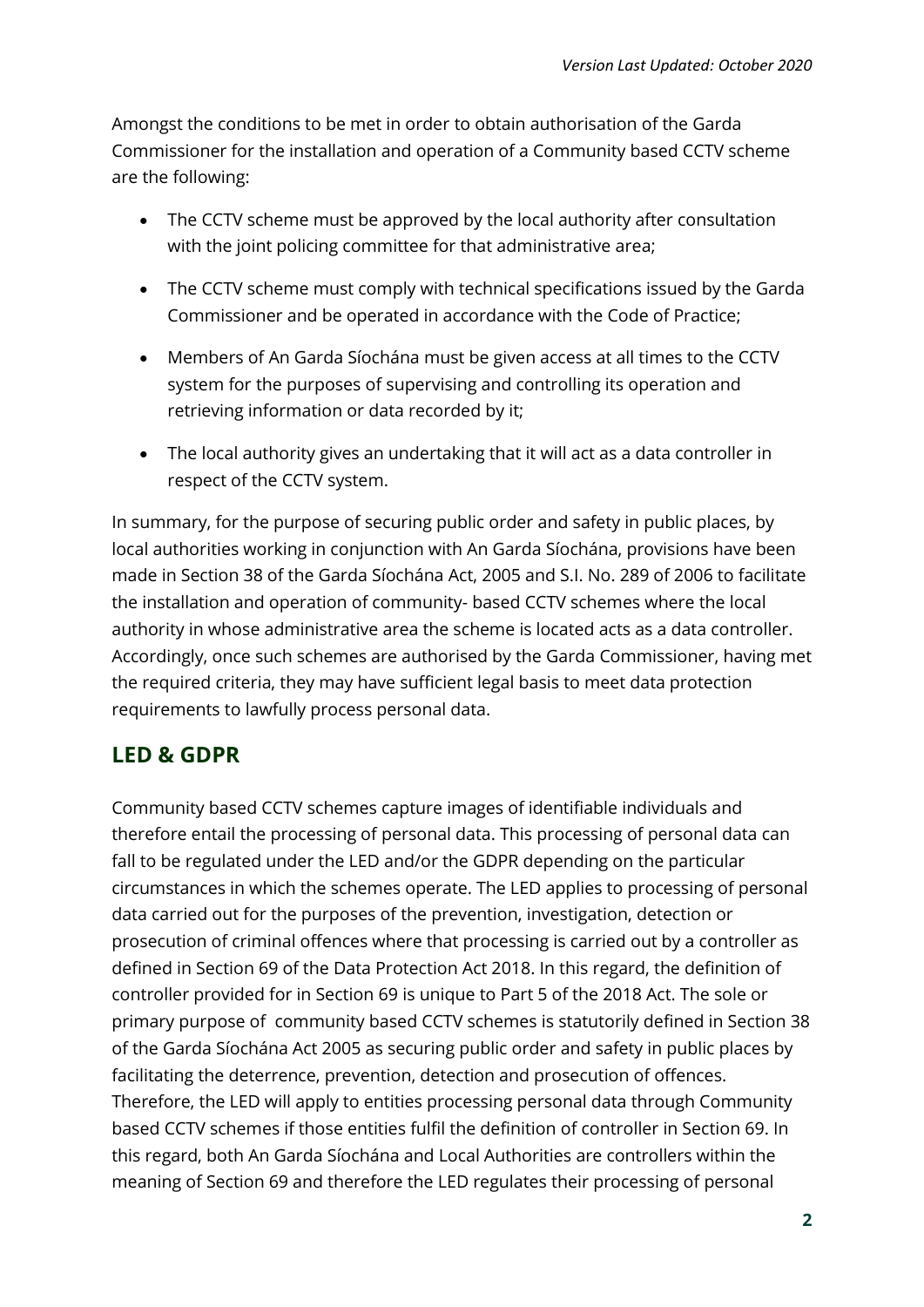data in respect of Community based CCTV schemes. However, Section 38(3)(c) of the Garda Síochána Act 2005 provides that authorisations for the installation and operation of Community based CCTV schemes may be provided to persons who meet certain criteria set out in S.I. No. 289 of 2006. Where Community based CCTV schemes are installed and operated by authorised persons who do not meet the definition of controller in Section 69 of the Data Protection Act 2018, the GDPR will apply to the processing of personal data by those authorised persons.

It is not the case that the LED or the GDPR introduced new barriers to the installation of community-based CCTV schemes. The requirement for a legal basis to process personal data has been in place in Ireland for almost thirty years. The fundamental principles of data protection under the GDPR, while enhanced, are very similar to those that existed under the Data Protection Acts, 1988 & 2003. The DPC would expect all data controllers who operate community-based CCTV systems to be fully aware of their responsibilities with regard to safeguarding the data protection rights of individuals, including the requirement to conduct, where necessary, Data Protection Impact Assessments (DPIAs).

Since the GDPR and Part 5 of the Data Protection Act 2018 came into force in May 2018 every public body in the State, including local authorities, has been obliged to designate a Data Protection Officer (DPO) whose tasks include informing and advising the data controller on their obligations, as well as monitoring compliance with the GDPR and Part 5 of the Data Protection Act 2018, which implements the LED.

The DPC would expect that DPOs in local authorities would play an active role in monitoring the data controller's compliance with the data protection legislation with regard to the operation of any community-based CCTV schemes for which the local authority acts as a data controller. Incidentally, this monitoring of the data controller's compliance with data protection legislation or the responsibility of the data controller to monitor compliance with the Code of Practice does not place an obligation on controllers to monitor the CCTV camera live feeds on a continuous basis.

# **Inquiry by the Data Protection Commission**

The DPC is currently carrying out a very broad inquiry into surveillance of citizens by the State sector for law enforcement purposes through the use of technologies such as CCTV, body worn cameras, Automatic Number Plate Recognition (ANPR)-enabled systems and drones. This inquiry focussed in its first module on the thirty-one local authorities in Ireland and the second module on An Garda Síochána. Both modules involve comprehensive auditing by a team of Authorised Officers of the use of these technologies by the controllers concerned under both the GDPR and the LED.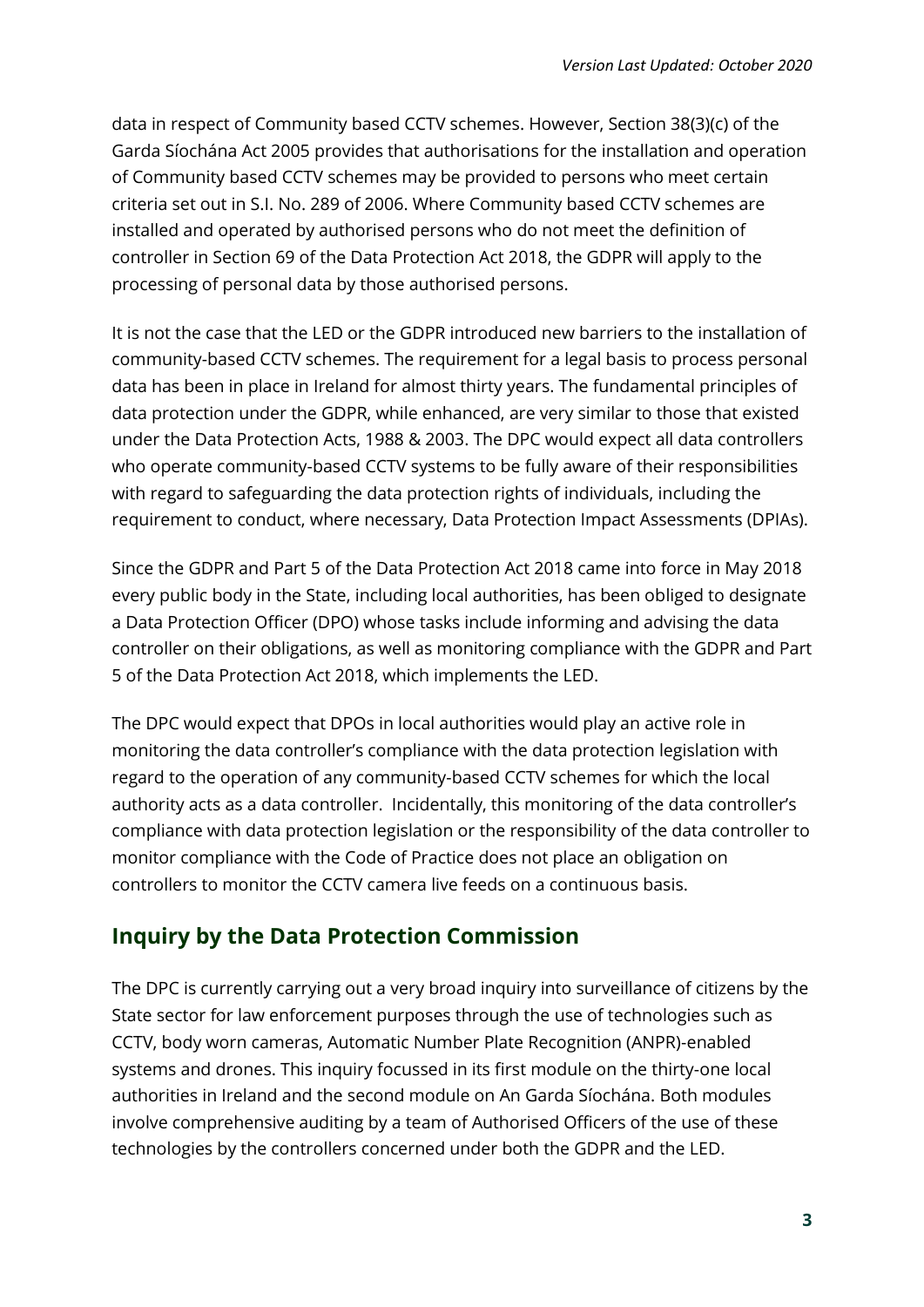One of the many aspects of these modules is the auditing of the deployment of community-based CCTV systems. In that regard, the inquiry is examining, for example, whether Section 38 of the Garda Síochána Act, 2005 is being fully complied with in relation to such matters as whether the Garda Commissioner has approved all schemes that are in operation at present and if and how the data controller obligations are being met by the local authorities as required under that Act.

As each local authority is a separate data controller our inquiry is, in effect, conducting thirty one separate audits in that sector. As each audit concludes, we intend to issue an audit report to each local authority containing the findings of the audit in respect of the data controller concerned. We have no plans at present to issue one single national report as the audits are being conducted in thirty one separate administrative areas each with its own data controller, however we may publish a summary of common findings across all the local authorities examine.

In short, our inquiry is auditing, among many other things, existing community-based CCTV schemes to establish whether they are being run by the data controllers concerned in accordance with the principles of data protection. In practical terms, this includes an examination of matters such as transparency (such as public signage), retention periods for recorded footage, security of systems, access to systems and logging thereof, and cooperation with requests by An Garda Síochána for copies of footage in the context of the investigation of crime.

For the sake of clarity, it is important to note that the DPC has not called for any pause on the roll-out of any proposed Community based CCTV schemes or for the decommissioning of any existing scheme that has been authorised by the Garda Commissioner. By its very nature, an inquiry of the type outlined above must have the capacity to examine the current state of play in community-based CCTV schemes which are in full operation.

# **Conclusion**

Data protection legislation does not stand in the way of the roll-out of communitybased CCTV schemes that have been authorised by the Garda Commissioner. Once an Garda Síochána, the local authority in the administrative area concerned, and any authorised persons under Section 38(3)(c) of the Garda Síochána Act 2005 are willing to take on and deliver on their responsibilities pursuant to data protection legislation and the Garda Síochána Act 2005 for the schemes concerned, there is no legal impediment under data protection legislation to the scheme commencing.